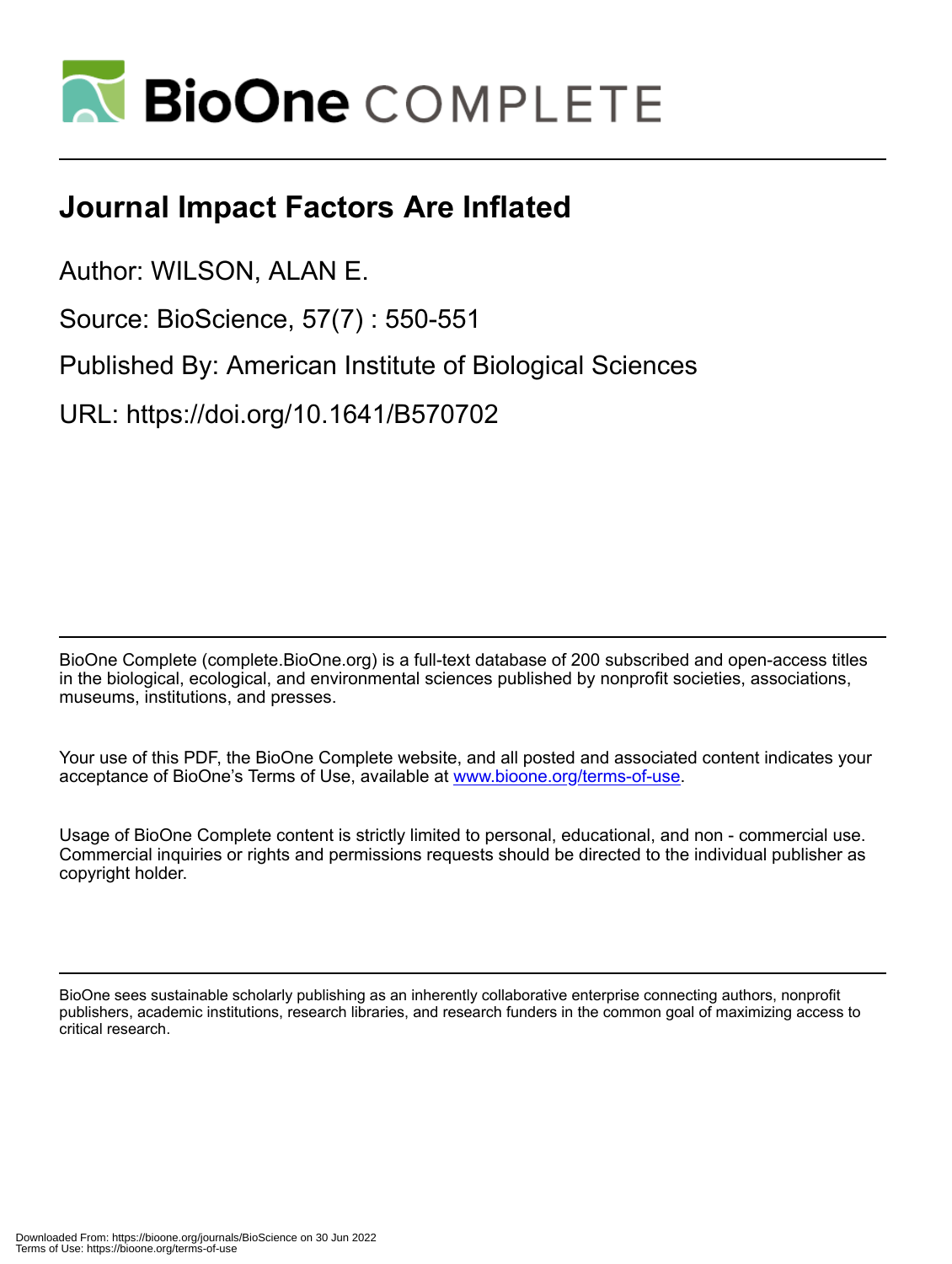## Journal Impact Factors Are Inflated

ALAN E. WILSON

Scientific articles produced by for-profit publishers cost consumers five times more, per page, than articles published by nonprofit presses (Bergstrom and Bergstrom 2006). This finding is disturbing, given that library budgets are constrained (Frazier 2001) and librarians have to make hard decisions about which journals to order, maintain, and cancel. In addition to feedback from institutional users about their specific journal interests, many librarians use information provided by Thomson Scientific's *Journal Citation Reports (JCR)* to rank the value of specific journals. Since 1975, Thomson Scientific has produced the annual *JCR,* which includes the Institute for Scientific Information's index of journal impact factors.

A journal's impact factor for any given year—say, 2005—is determined by calculating the number of times that the journal's articles published in the previous two years (2003 and 2004) are cited in 2005 in all indexed journals, and dividing that number by the total number of articles that appeared in the journal in 2003 and 2004; in other words, the impact factor is a ratio between citations and recent citable items published (see *http://scientific.thomson.com/free/ essays/journalcitationreports/impact factor/*)*.* The impact factor is a widely anticipated and discussed indicator of journal quality, because it can influence a journal's subscribership, profits, and perceived scientific importance, as well as its contributors' credibility and reputation. However, the value of the impact factor as an objective way to compare journals has come into question because of miscalculations in its computation and dubious editorial practices that may influence a journal's impact factor (Gowrishankar and Divakar 1999, Agrawal 2005).

I compared changes in annual impact factors for 95 nonreview ecology journals to evaluate the influence that publisher type may have on those impact factors. Three types of publishing company were included in this analysis: nonprofit (nonprofit publisher of a nonprofit group's journal), joint (for-profit publisher of a nonprofit group's journal), and for-profit (for-profit publisher of a for-profit group's journal). The change in each journal's annual impact factor was calculated by regressing annual impact factor estimates over time (from 1996 to 2005, when available).When necessary to conform to the assumptions of parametric statistics, the data on annual impact factor change and on year of journal founding were log transformed as log(impact factor slope  $+ 0.15$ ) and  $log(2005$ year of journal founding), respectively.

For nonreview ecology journals listed by Thomson Scientific, the change in the annual impact factor was significantly greater than zero (mean  $\pm$  1 standard error = 0.115 ± 0.022; *t*-test mean = 0,*P* < 0.001, *n* = 95) and was negatively correlated with journal age  $(r = -0.386,$ *P* < 0.001, *n* = 95). In other words, ecology journals' impact factors increased over time, with newer journals' impact factors exhibiting greater annual increases than those of older journals (figure 1a).

The positive correlation between annual impact factor change and year of journal founding (figure 1a) is not surprising, given that the Thomson Scientific database, which does not include all journals, may exclude newer journals with low impact factors while retaining older, historically important journals with declining impact factors. Moreover, the positive annual impact factor change differed across the three publisher types for ecology journals founded before 2006 (ANOVA [analysis of variance] test,  $P = 0.046$ ; figure 1b). Nonprofit journals' impact factors increased 35 and 40 percent less each year than the impact factors for joint and for-profit journals, respectively. Furthermore, nonprofit journals listed with Thomson Scientific were older (mean founding year = 1957) than joint journals (mean founding year  $= 1974$ ) and for-profit journals (mean founding year = 1979). Thus, one explanation for the differences in the impact factor changes observed over time for the three publisher types (using data for journals founded before 2006; figure 1b) could be that the higher slopes observed for joint and for-profit publishers were an artifact of their being newer and of Thomson Scientific's tendency to exclude newer journals with low impact factors.

Reanalysis of the data on changes in annual impact factors for journals published before 1976 (the year after Thomson Scientific began producing *JCR*) or before 1991 (the year after interest in journal impact factors began to increase exponentially) provided results similar to those observed for journals founded before 2006 (ANOVA test, *P* = 0.028 and  $P < 0.001$ , respectively; figure 1b). Yet neither reduced data set revealed significant correlations between annual impact factor change and year of journal founding (*P* = 0.323 and *P* = 0.107, respectively). Consequently, the finding that nonprofit journals' impact factors increased less each year than did the impact factors of journals published by joint and for-profit publishers was robust. However, it is unclear whether

*Alan E. Wilson (e-mail:*

*alan.e.wilson@gmail.com) works as an assistant professor in the Department of Fisheries and Allied Aquacultures at Auburn University, Auburn, AL 36849.*